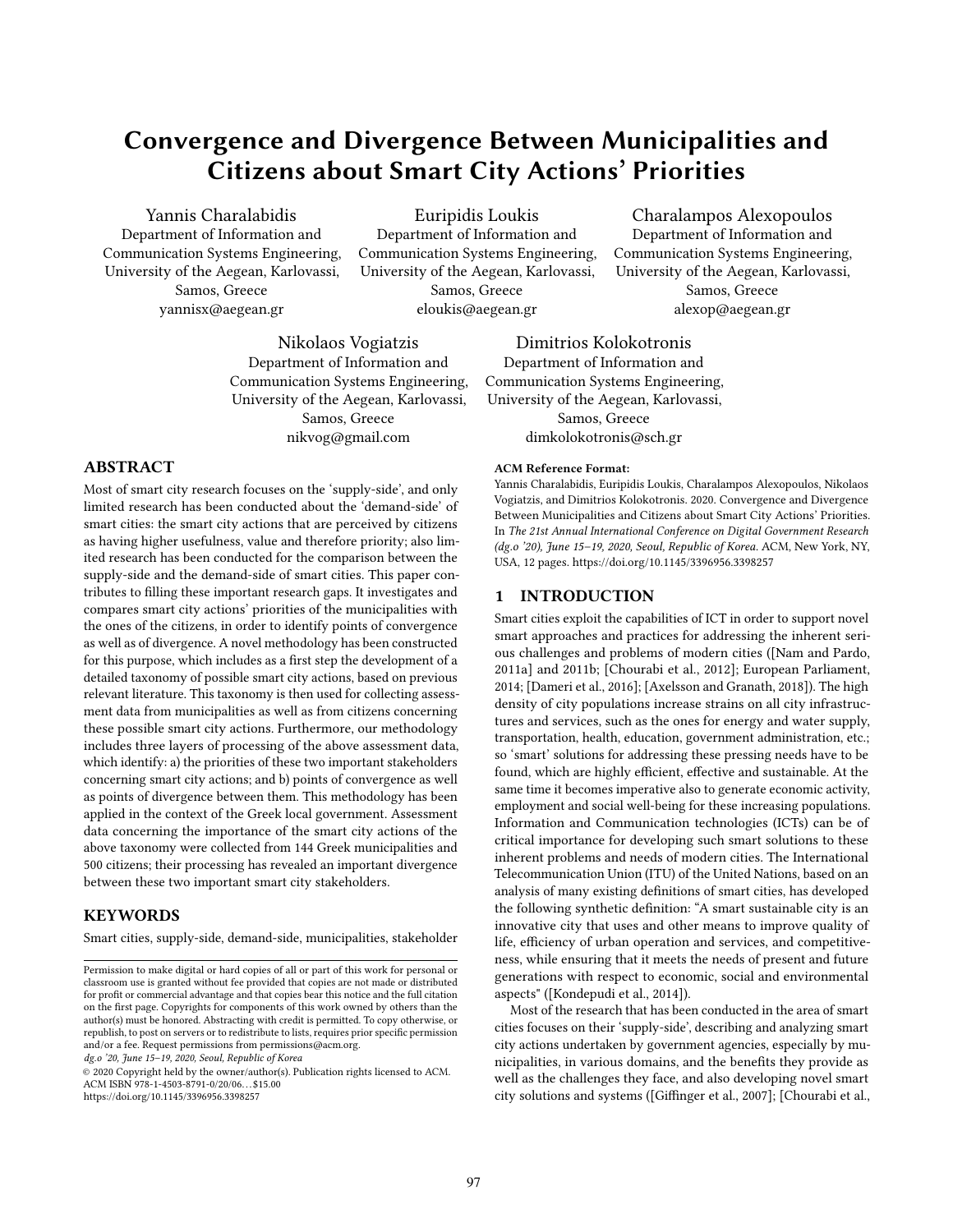[2012\]](#page-11-2); [\[Cohen, 2014\]](#page-11-7); [\[Gil-Garcia et al., 2015\]](#page-11-8); [\[Sanchez-Corcuera et](#page-11-9) [al., 2019\]](#page-11-9)). However, limited research has been conducted about the 'demand-side' of smart cities, in order to understand the preferences and priorities of citizens concerning smart cities' development directions, and identify smart city actions that the citizens perceive as useful and valuable, addressing significant problems and needs of them. Also limited research has been conducted for the comparison between the supply-side and the demand-side of smart cities, in order to identify possible points of convergence as well as points of divergence between them. This would enable a better alignment of the former to the latter, and a better use of the scarce financial resources available for the development of the smart cities, focusing on the implementation of actions that are regarded by citizens as highly useful and valuable, which are addressing their real problems and needs; on the contrary a lack of knowledge concerning the citizen 'demand side' of smart cities will pose high risks of wasting huge amounts of taxpayers money for smart city actions that are minimally beneficial for the citizens, being based mainly on the perceptions, mental models, and probably the interests, of ICT vendors, technocrats and bureaucrats. Previous literature has concluded that the development of smart cities is a highly difficult and high risk undertaking, which requires participation and cooperation of many stakeholders, and especially the citizens, both in its planning, due to the multiplicity of possible smart city actions available as options and the need for priorities definition, and also in its implementation, due to its high complexity ([\[Leydesdorff and](#page-11-10) [Deakin, 2011\]](#page-11-10); [\[Dameri et al., 2016\]](#page-11-3); Dameri et al., 2017; [\[Axelsson](#page-11-4) [and Granath, 2018\]](#page-11-4); [\[Silva et al., 2018\]](#page-11-11); European Commission, 2019; [\[Allen et al., 2020\]](#page-11-12)). A recent report of the European Commission on the development of smart digital cities in Europe highlighted the importance of taking seriously into account the 'demand-side' of it by placing 'citizens at the centre' of this effort (European Commission, 2019).

This paper contributes to filling the above important research gaps, making the following contributions:

I) It investigates and compares smart city actions' priorities of the municipalities with the ones of the citizens, in order to identify points of convergence and divergence, in the context of the Greek local government.

II) It develops a novel methodology for this purpose, which is based on the collection and processing of data from municipalities and citizens on the perceived importance of a wide range of possible smart city actions.

III) For the collection of these data a detailed taxonomy of possible smart city actions is developed, based on previous relevant literature, which includes 59 such actions, structured in 10 categories.

Our paper is structured in six sections. The following section 2 presents the background of our study, while the methodology and data collection are described in section 3. The detailed taxonomy of smart city actions we have developed is presented in section 4, followed by the results in section 5. The final section 6 summarizes the conclusions and proposes further research directions.

## 2 BACKGROUND

Considerable research has been conducted for the identification of the major elements of a smart city, meant as thematic areas of ICT-based smart interventions; we reviewed this research, in order to construct a detailed taxonomy of smart city actions (presented in section 4), to be used for collecting data from municipalities and citizens about the perceived importance of them. In this section we outline the findings of the most representative of these studies. A study conducted by the Centre of Regional Science of the Vienna University of Technology ([\[Giffinger et al., 2007\]](#page-11-6)) identified six basic thematic areas of a smart city: smart economy (aiming at improving the competitiveness of local firms), smart people (aiming at improving social and human capital), smart governance (facilitating and promoting citizens' participation in public life), smart mobility (aiming at sustainable, innovative and safe city transport systems), smart environment (for protection environment and natural resources management) and smart living (for improving citizens' quality of life in several areas, such as housing, health, education, culture and safety). A study of the IBM Institute for Business Value titled 'A vision for smarter cities' ([\[Dirks and Keeling, 2009\]](#page-11-13)) suggests that the main elements of smart cities correspond to the six main core sub-systems of modern cities, aiming to improve their efficiency and effectiveness: people (human and social networks, public safety (police, fire and disaster recovery), health, education and quality of life); business (improvement of competitiveness of city's business ecosystem, as well as its openness to foreign trade and investment, and balance of complex regulatory requirements with the need to minimize firms' unnecessary administrative burdens); transport (all aspects of road network, public transport network and sea/air ports, from provision to pricing); communication (telecommunications infrastructure, including telephony, broadband and wireless); water (the entire water cycle, water supply and sanitation, with emphasis on addressing problems with water efficiency, leakage, quality and the threat of flooding, which pose a significant threat to cities' sustainability); and energy (power generation and transmission infrastructure, as well as its waste disposal).

[\[Chourabi et al., 2012\]](#page-11-2) adopt a synthetic approach, and based on a review of previous relevant literature develop an integrative framework for the characterization and the development of smart cities initiatives, which includes eight main elements of them: policy, organization, technology (regarded as 'inner-cycle' elements), and also people communities, economy, governance, natural environment and infrastructure (regarded as 'outer-cycle' elements). [\[Hancke et al., 2013\]](#page-11-14) focus on the main elements of an advanced smart city that can be developed using sensors located in various points of the city and its infrastructures, in order to collect various kinds of 'real-life' data; they conclude that the most important of these elements are: smart infrastructure, smart surveillance, smart electricity and water distribution, smart buildings, smart healthcare, smart services and smart transportation.

The International Telecommunication Union (ITU) of the United Nations ([\[Kondepudi et al., 2014\]](#page-11-5)) conclude that it is necessary ". . .to make sure that there is an overall development of energy, health care, buildings, transport, and water management in a city: (a) environmental care, with right technologies, cities will become more environmentally friendly; (b) competitiveness, with the right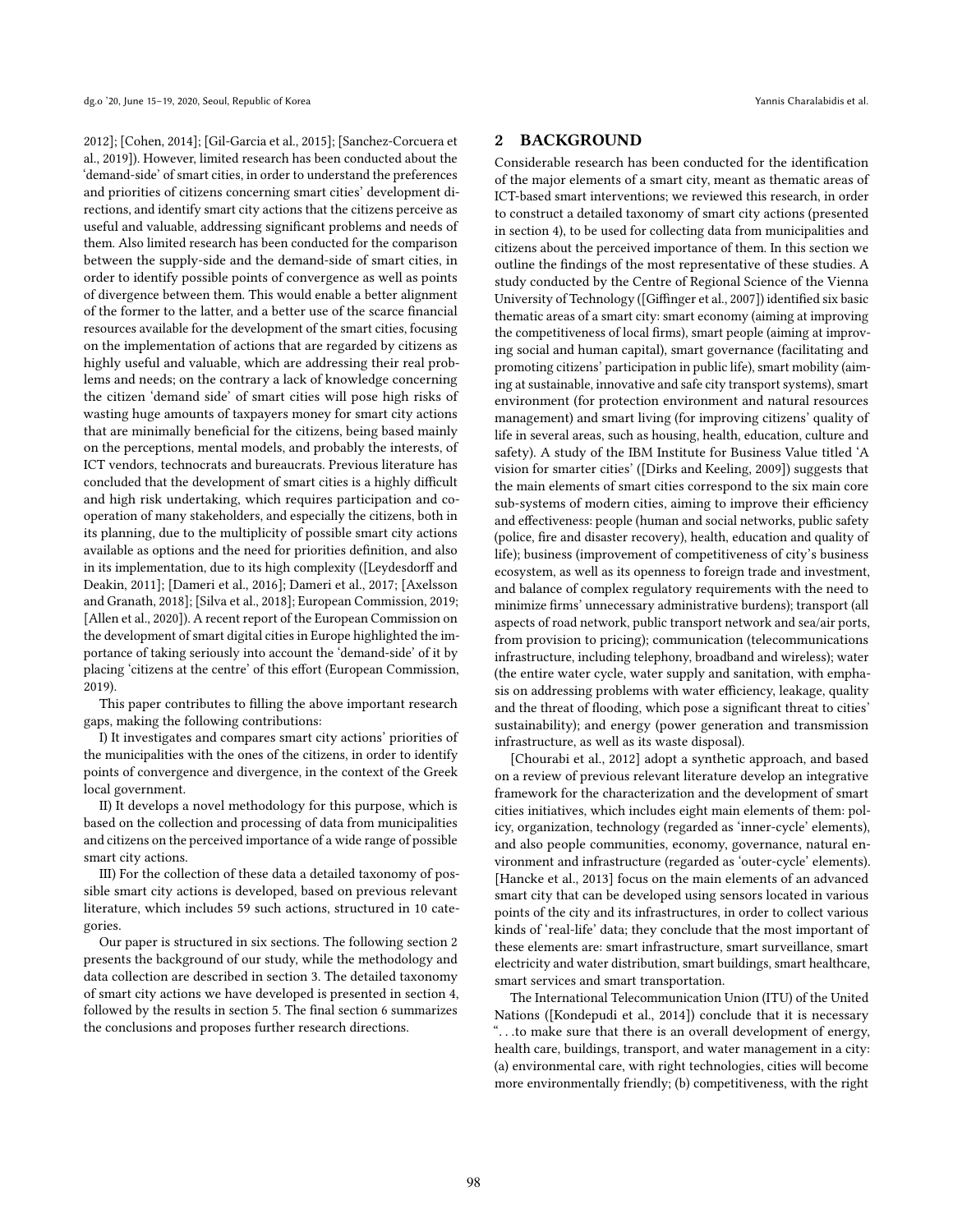technologies, cities will help their local authorities and businesses to cut costs; and (c) quality of life, with the right technologies, cities will increase the quality of life for their residents". Also, they identified eight elements/components of a city, on which the development of smart cities should focus: (1) quality of life and lifestyle, (2) infrastructure and services, (3) ICT, communications, intelligence and information, (4) people, citizen and society, (5) environment and sustainability, (6) governance, management and administration, (7) economy and finance, and (8) mobility. [\[Yin et al., 2015\]](#page-11-15), through a systematic review of smart cities' literature, defined in more detail the main elements of a smart city, identifying four main thematic domains of smart city applications, and for each of them several subdomains, which have been further elaborated by [\[Sanchez-Corcuera](#page-11-9) [et al., 2019\]](#page-11-9):

- i) Government (applications aiming at increasing its efficiency), including the following sub-domains: e-government, transparent government, public service, public safety, city monitoring, and emergency response.
- ii) Citizen (applications aiming at making citizens happier): public transport, smart traffic, tourism, entertainment, healthcare, education, consumption, and social cohesion.
- iii) Business (applications aiming at making businesses more competitive and prosperous): logistics, supply chain, transactions, advertisement, innovation, entrepreneurship, enterprise management, and agriculture.
- iv) Environment (applications aiming at protecting and improving it): smart grid, renewable energy, water management, waste management, pollution control, buildings, housing, communities, and public space

In general, from the reviewed literature it can be concluded that the smart city concept is a highly multi-dimensional one: multiple elements of a smart city have been identified, which concern the use of ICT for enhancing and transforming different functions, resources or services of a city. However, their identification has been based on the analysis of smart cities 'supply-side' (i.e. on smart city actions implemented or planned by municipalities - mainly of large cities), and not on the analysis on their 'demand-side' (i.e. smart city actions that citizens perceive as useful and important). This literature has revealed that there is a very big number of possible smart city actions that can be implemented by municipalities; however, given the limited financial resources available, it is important to conduct a selective planning, focusing and placing priority on the most beneficial ones for the citizens, so the smart city 'demand-side' (i.e. the relevant needs, perceptions and priotities of the citizens) has to be seriously taken into account. In this direction the 'Unified Smart City Model' developed by [\[Anthopoulos et al., 2016\]](#page-11-16) includes as main dimensions of a smart city not only its thematic areas of intervention (i.e. city facilities and services enhanced and transformed through the use of appropriate ICT) but also smart city planning and management as well. It is highly important to conduct a participative smart city actions' planning (i.e. selection and prioritization of the specific smart city actions to be implemented), which reflects not only ambitions of some politicians (who usually focus on impressive actions, supporting their 'political marketing'), and the marketing strategies of ICT vendors, but also citizens' relevant preferences and needs: to place priorities on smart city actions that

are perceived by citizens as useful and valuable, addressing their 'real-life' needs and problems ([\[Castelnovo et al., 2016\]](#page-11-17); [\[Dameri,](#page-11-18) [2017\]](#page-11-18); [\[Webster and Leleux, 2018\]](#page-11-19); Allen et al., 2019). This is in line with the more general trend of citizens' participation in government planning, policy making and even budgeting, as well as their implementation, in order to make them more socially rooted and responsive to citizens' problems, needs and values ([\[Ferro et](#page-11-20) [al., 2013\]](#page-11-20); Brun-Martos and Lapsley; [\[Noveck, 2015\]](#page-11-21); [\[Webster and](#page-11-19) [Leleux, 2018\]](#page-11-19); Allen et al., 2019). Our research makes a contribution in this direction, as it investigates the priorities for smart city actions on one hand of the municipalities, and on the other hand of the citizens, and performs a comparison between the priorities of these two important smart city stakeholders, in order to identify points of convergence and divergence.

# 3 METHODOLOGY AND DATA

We have developed a methodology for assessing and then comparing smart city actions' priorities of the municipalities and the citizens, and finally identification of points of convergence and divergence; it consists of the following four steps:

I. Development of a detailed taxonomy of specific smart city actions that can be undertaken by a municipality (see following section 4).

II. Collection of assessment data on one hand from municipalities and on the other hand from citizens concerning the perceived importance of the smart city actions of the above taxonomy (see section 3.1).

III. Processing of the collected data in order to assess the priorities of each of these two important smart city stakeholders concerning the smart city actions that have to be undertaken (see section 3.2 and 3.3).

IV. Comparison of smart city actions' priorities of the municipalities with the ones of the citizens, and identification of points of convergence as well as points of divergence between them (see section 3.4).

#### 3.1 Data Collection

For the above data collection a survey has to be conducted, based on two questionnaires that have been developed, one for municipalities (M\_Questionnaire) and another one for citizens (C\_Questionnaire). The municipalities' questionnaire initially includes some questions concerning the population of the city, the characteristics of the area (whether it is urban, rural, island, highland, lowland, touristic), and also demographics of the respondent (age, ICT familiarity, educational level, work experience); then it asks for each of the smart city actions of the taxonomy whether (Yes/No) it has been implemented in the particular municipality, and also whether (Yes/No) it will be implemented in the future. The citizens' questionnaire initially includes some demographic questions (age, gender, educational level, profession); then for each of the smart city actions of the taxonomy the citizen is asked to fill in the degree of his/her agreement about the importance of the action for making the city smart in a 5-points Likert scale (1=Strongly Disagree, 2= Disagree, 3=Neutral, 4=Agree, 5=Strongly Agree).

The municipalities' questionnaire was sent to all the 325 Greek municipalities, and 144 of them returned to us valid questionnaires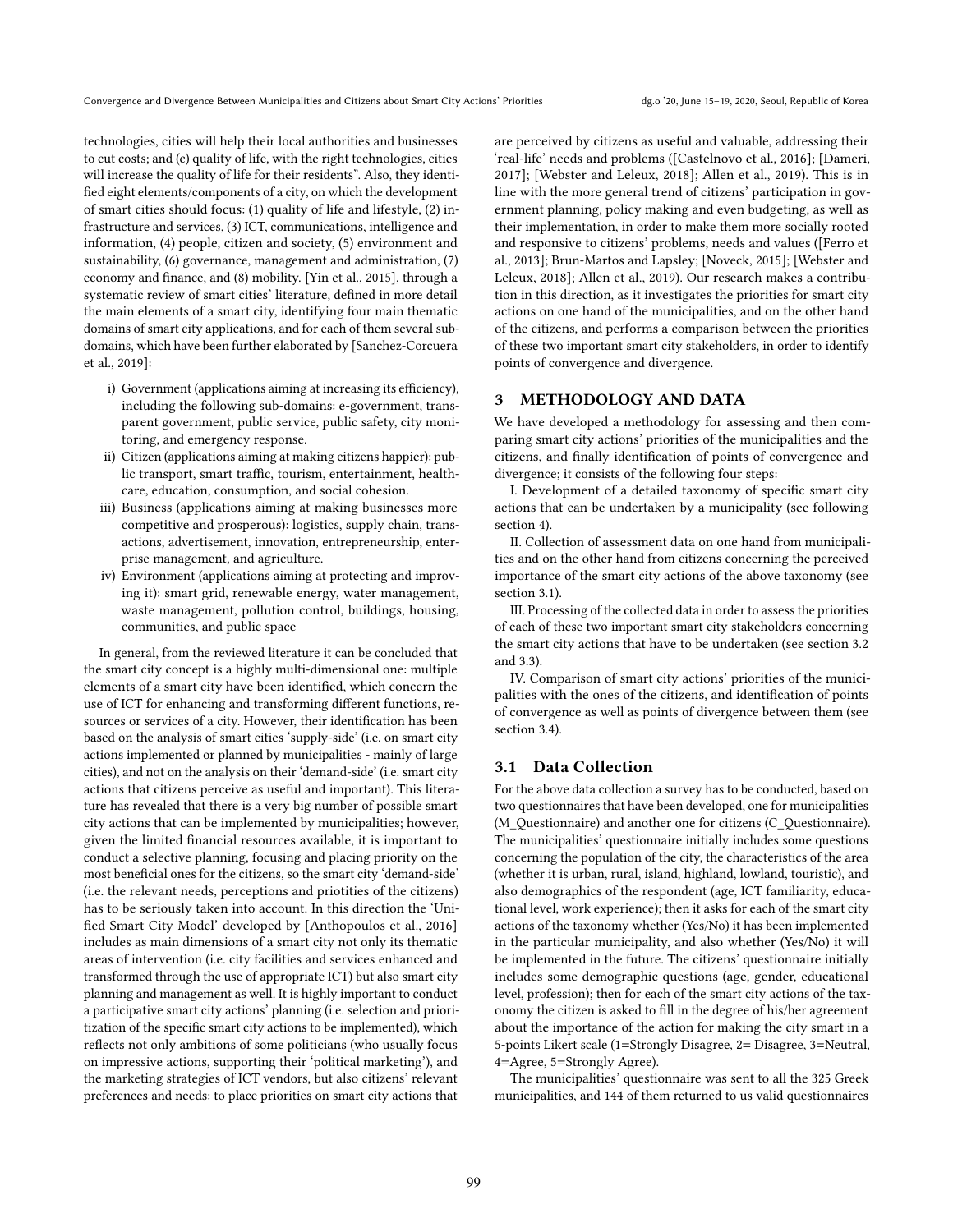#### Table 1: Characteristics of respondent municipalities

<span id="page-3-0"></span>

| less than $10.000$ residents: $9.72\%$             | Urban: 51.39%       |
|----------------------------------------------------|---------------------|
| between 10,000 and 20,000 residents: 22.92%        | Rural: 48.61%       |
| between $20.000$ and $50.000$ residents: $35.42\%$ | Highland: $48.15\%$ |
| between 50,000 and 100,000 residents: 24.31%       | Lowland: 51.85%     |
| more than $100.000$ residents: $7.63\%$            | Island: 18.75%      |
|                                                    | Mainland: 81.25%    |

#### Table 2: Characteristics of respondent citizens

<span id="page-3-1"></span>

|            | 18-25 years: 32%   | Students: 32%                 |                               |
|------------|--------------------|-------------------------------|-------------------------------|
| Men: 53%   | 26-35 years: 22%   | Public servants: 29%          | Tertiary education:48%        |
| Women: 47% | 36-45 years: 22%   | Free lancers: 18%<br>MSc: 31% |                               |
|            | 46-55 years: 19%   | Private sector employees:12%  | PhD: $12\%$                   |
|            | 56-65 years: 4%    | Unemployed: 6%                | Elementary/Secondary educ.:9% |
|            | above 65 years: 1% | Retired: 3%                   |                               |

(response rate 44.3%); the main characteristics of them are shown in Table [1.](#page-3-0) We can see that our municipalities' sample includes mainly medium and large size municipalities, and less smaller ones (as for them most of the smart city actions of our taxonomy (see section 4) are less meaningful); also, there is a balanced representation of both urban and rural municipalities, and also lowland and highland ones, while most of them are in the mainland of Greece. The citizens' questionnaire was disseminated initially through the list of graduates of our University, who come from all areas of Greece, who were asked to disseminate it also to their friends and colleagues. Finally, we received 500 valid questionnaires; the demographic characteristics of the respondent citizens are shown in Table [2.](#page-3-1) We can see that our citizens' sample is balanced with respect to gender, and also employment sector (with similar shares of public sector and private sector employment), however more representative of the younger and middle aged and also the highly educated part of the population (who have more awareness and interest in smart cities).

#### 3.2 Municipalities Data Processing

The first layer of processing will concern the data collected from the municipalities using the M\_Questionnaire, and will include the following four processing steps:

M1. For each municipality we calculate for each of the N smart city actions of our taxonomy the assessment of its importance M\_ACT\_IMPi (i=1..N): it will take value 1 if the action has already been implemented, and 0.5 if the action has not been implemented, but will be implemented in the future.

M2. For each of these N smart city actions its average importance over all the respondent municipalities is calculated: MAV\_ACT\_IMPi (i=1..N).

M3. These N smart city actions are sorted according to their average importance for the municipalities MAV\_ACT\_IMPi, and in this way the priority order of each action for the municipalities MPRO\_ACTi is determined.

M4. The top 20 smart city actions with respect to the priority assigned to them by the municipalities are determined and discussed;

this enables drawing interesting conclusions concerning the perceptions and priorities of the municipalities concerning smart city actions.

## 3.3 Citizens' Data Processing

The second layer of processing will concern the data collected from citizens using the C\_Questionnaire, and will include the following three processing steps:

C1. For each of these N smart city actions its average importance over all the respondent citizens is calculated: CAV\_ACT\_IMPi  $(i=1..N)$ .

C2. These N smart city actions are sorted according to their average importance for the citizens CAV\_ACT\_IMPi, and in this way the priority order of each action for the citizens CPRO\_ACTi is determined.

C3. The top 20 smart city actions with respect to the priority assigned to them by the citizens are determined and discussed; this enables drawing interesting conclusions concerning the perceptions and priorities of the citizens concerning smart city actions.

## 3.4 Municipalities – Citizens Comparison

The third layer of processing performs a comparison of the priorities assigned to these N smart city actions of our taxonomy by the municipalities with the priorities assigned to them by the citizens, aiming to identify points of convergence and divergence between them. For this purpose, for each of the N smart city actions of our taxonomy the difference between the priority order assigned to it by the municipalities and the priority order assigned to it by the citizens MC\_PRODIF\_ACTi (i=1..N) is calculated:

MC\_PRODIF\_ACTi = MPRO\_ACTi - CPRO\_ACTi This enables us to identify:

• a group of smart city actions with low difference in their priority between municipalities and citizens, which represent points of convergence between these two smart city stakeholders;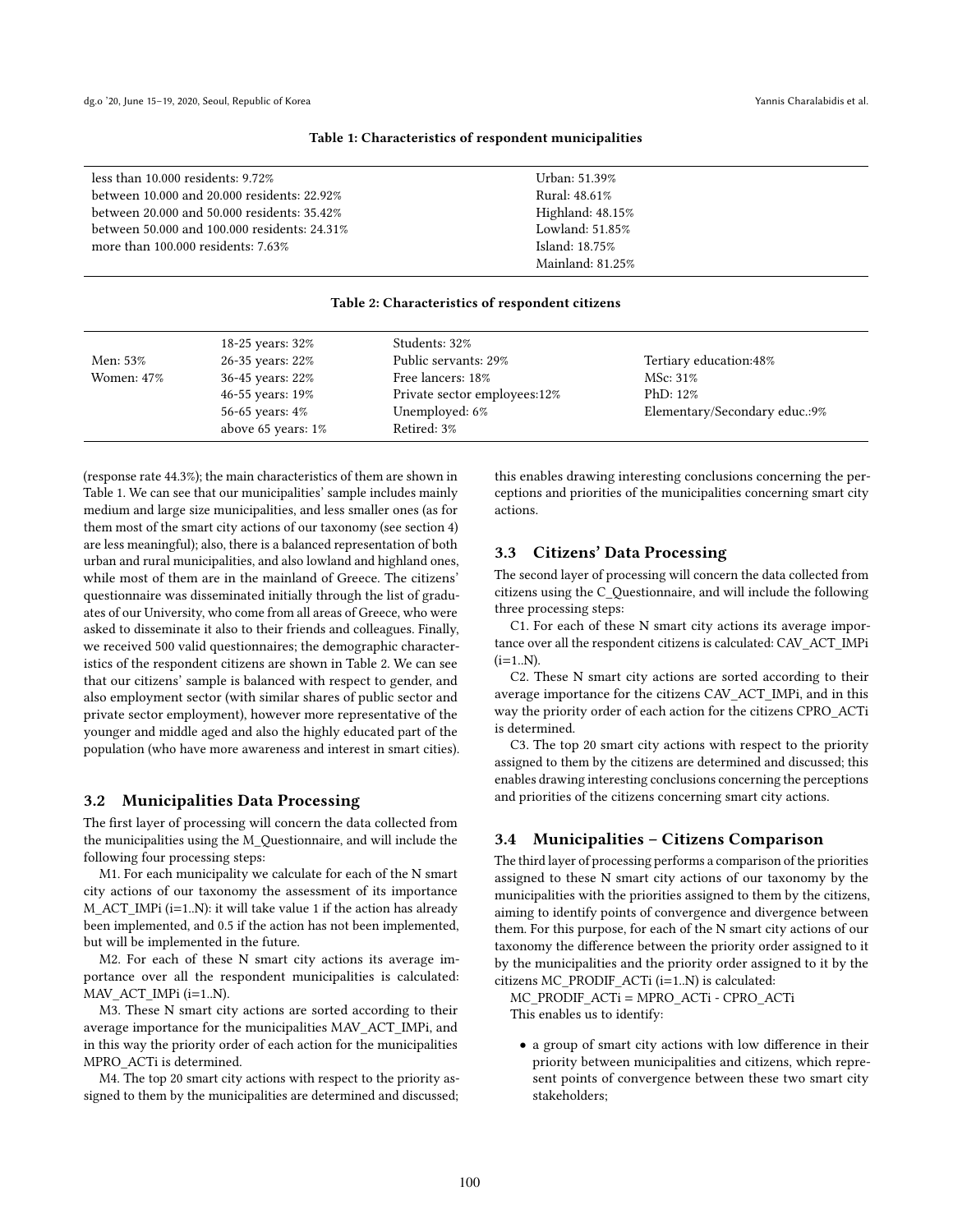• and also a group of smart city actions with high difference in priority between municipalities and citizens, which represent points of divergence between these two stakeholders: on one hand actions to which municipalities give higher priority than the citizens, and on the other hand actions to which citizens give higher priority than the municipalities.

Therefore, we can include in our smart city development plans initially the actions for which there is a convergence between municipalities and citizens concerning their high priority (i.e. a subset of the actions of the above group a, for which the average of the priorities assigned by the municipalities and the citizens is high); also, we can eliminate the actions for which there is a convergence between municipalities and citizens concerning their low priority (i.e. a subset of the actions of the above group a, for which the average of the priorities assigned by the municipalities and the citizens is low). At the same time consultation is required between municipalities and citizens concerning smart city actions for which we have divergence about their priority level (i.e. the actions of the above group b).

# 4 A DETAILED SMART CITY ACTIONS TAXONOMY

A taxonomy of smart city actions has been developed based on the findings of the previous research that has been conducted for the identification of the main elements of a smart city ([\[Giffinger et al.,](#page-11-6) [2007\]](#page-11-6); [\[Dirks and Keeling, 2009\]](#page-11-13); [\[Nam and Pardo, 2011a\]](#page-11-1); [\[Chourabi](#page-11-2) [et al., 2012\]](#page-11-2); [\[Hancke et al., 2013\]](#page-11-14); [\[Cohen, 2014\]](#page-11-7); [\[Kondepudi et](#page-11-5) [al., 2014\]](#page-11-5); [\[Yin et al., 2015\]](#page-11-15); [\[Silva et al., 2018\]](#page-11-11); [\[Sanchez-Corcuera](#page-11-9) [et al., 2019\]](#page-11-9)). It includes 10 thematic categories of actions, which concern: ICT infrastructure, environment, transportation-mobility, health, waste management and water resources, energy – sustainable development, tourism and culture, economy – development, security and e-government; each of them includes a number of specific actions, so the taxonomy includes 59 actions in total. They are shown in Table [3.](#page-5-0)

## 5 RESULTS

## 5.1 Municipalities

In Fig. [1](#page-6-0) we can see for each of the ten smart city action categories of our taxonomy its average importance over all the respondent municipalities. Also, in Table [4](#page-7-0) are shown the top 20 highest priority actions for the municipalities. We remark that for the municipalities the smart city actions' category with the highest importance is the 'ICT infrastructure'. Three out of the top 5 actions belong to this category (1.1:Implementation of free wi-fi in municipal buildings and public areas; 1.4: Hardware and software upgrade in the municipal offices for a highly efficient back-office; 1.5: Electronic document flow management system for municipal offices). The second most important smart city actions' category for the municipalities is the 'e-Government'. In the top 5 actions we can see one action from this category (10.5: Development of applications enabling citizens to submit requests-problems through electronic channels), and another one in the 7th position (10.2: Electronic consultation on important municipal decisions and plans); in the top 20 actions there are three more actions from this category (10.8:

Geographic Information Systems (GIS) applications for urban planning purposes (such as land use information, objective property values); 10.4: Electronic (online) provision of the municipal services through the municipal website; 10.6: Online monitoring system for collective bodies (e.g. city council) meetings). Similar importance is assigned by the municipalities to the 'Energy – Sustainable Development' smart city actions' category, with one action from this category appearing in the top 5 actions (6.4: Energy saving in the lighting of municipal streets and public spaces (by replacing existent lamps with led type ones, or by using a remote-control system) - smart lighting), and also another three actions in the top 20 actions (6.3: Energy savings in municipal buildings by upgrading exterior wall with insulation claddings and integrated interventions in cooling and heating systems - energy consumption monitoring and management system; 6.1: Installation of photovoltaics in municipal buildings; 6.6: Optimal routing and fuel consumption monitoring of municipal transportation vehicles, and fleet management systems, for reducing fuel consumption). Slightly lower is the importance assigned to the 'Tourism – Culture' smart city actions' category, with three actions from this category appearing in the top 20 actions (7.2: Development of electronic local tourist guide; 7.1: Development of a system for advertising and promoting local cultural ICT infrastructure and events through the municipal website; 7.3: Development of touristic content applications for mobiles). However, we remark that much lower is the interest of municipalities in the 'Economy – Development' and 'Waste Management & Water Resources' action categories, and even lower in the 'Security', 'Environment', 'Health' and 'Transportation-Mobility' ones.

Therefore, it can be concluded that the priorities of the municipalities concerning the development of a smart city are ICT infrastructure actions, mainly for providing electronic support of their own internal functions, and also electronic information and Internet access to citizens, as well as e-government actions, enabling mainly electronic provision of municipal services, electronic consultation between municipality and citizens, and electronic submission of citizens' requests. On the contrary, much less importance and priority is assigned to more ambitious and complex smart city actions that extend beyond the municipality, aiming to support and improve important functions of the city, such as the transportation, the waste management and the water resources, the monitoring and protection of the environment, the health and security services. A possible explanation for this might be that the latter actions are more complex, difficult and costly, as they necessitate the installation of various types of sensors in various infrastructures and points of the city, and also their interconnection through appropriate networks with central systems for collecting data from them, and then performing advanced processing of these data. These probably require the use of novel and therefore higher risk technologies of lower maturity, and also relevant knowledge, skills and experience that municipalities currently do not possess. On the contrary, the municipalities possess sufficient knowledge, skills and experience for the more traditional and mature technologies required for the above ICT infrastructure and e-government actions, as they are to some extent similar to relevant actions they have successfully implemented in the past; these more traditional technologies are regarded by them as more familiar and less risky. These findings indicate that municipalities seem to have a rather narrow vision of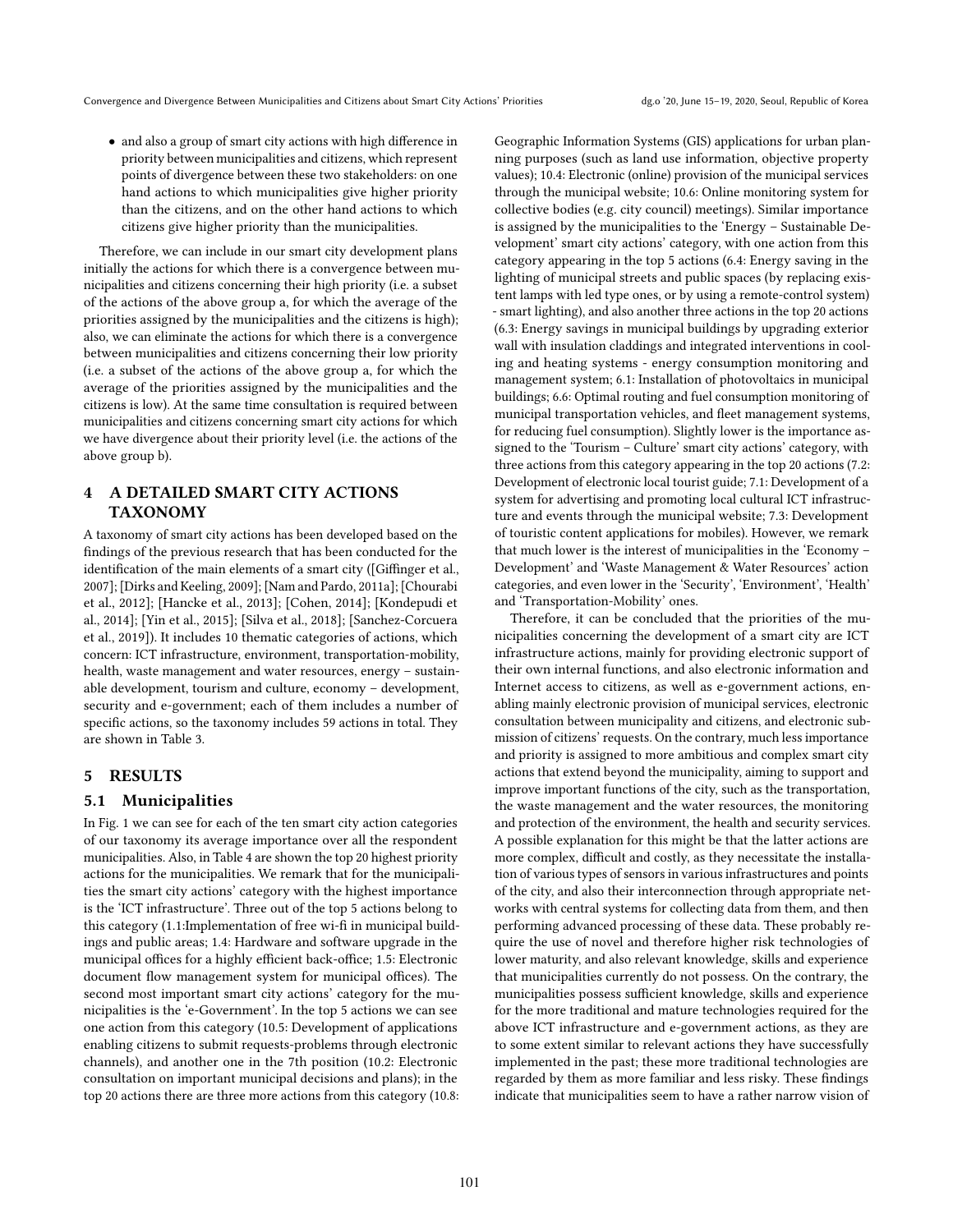# Table 3: Smart city actions' taxonomy

<span id="page-5-0"></span>

| Category                         | No         | <b>Actions</b>                                                                                                                                       |
|----------------------------------|------------|------------------------------------------------------------------------------------------------------------------------------------------------------|
| 1. ICT Infrastructure            | 1.1        | Implementation of free wi-fi in municipal buildings and public areas                                                                                 |
|                                  | 1.2        | Implementation of optical fiber network (MAN)                                                                                                        |
|                                  | 1.3        | Data center infrastructure for collecting and storing data from Internet of Things (IoT) sensors                                                     |
|                                  | 1.4        | Hardware and software upgrade in the municipal offices for a highly efficient back-office                                                            |
|                                  | 1.5        | Electronic document flow management system for municipal offices                                                                                     |
|                                  | 1.6        | Info-kiosks installation for providing information to citizens and visitors                                                                          |
|                                  | 1.7        | Installation of electronic boards providing information in real time (such as weather, local news,                                                   |
|                                  |            | events and duty pharmacies)                                                                                                                          |
| 2. Environment                   | 2.1        | Installation of electromagnetic radiation measurement sensors                                                                                        |
|                                  | 2.2        | Installation of noise measurement sensors                                                                                                            |
|                                  | 2.3        | Installation of air pollution measurement sensors                                                                                                    |
|                                  | 2.4        | Installation of rain level measurement sensors                                                                                                       |
|                                  | 2.5<br>2.6 | Installation of atmospheric microparticles measurement sensors<br>Installation of light level measurement sensors                                    |
|                                  |            | Actions for monitoring and improvement of traffic management in real time                                                                            |
| 3. Transportation - Mobility 3.1 | 3.2        | Use of intelligent systems at pedestrian crossings for safe movement                                                                                 |
|                                  | 3.3        | Smart bus stops (e.g. with online bus arrival information) for better public transportation                                                          |
|                                  | 3.4        | Installation of sensors on transportation vehicles or roads for traffic flow monitoring                                                              |
|                                  | 3.5        | Smart traffic information signs for traffic management                                                                                               |
|                                  | 3.6        | Car parking spaces' sensors providing information to drivers for parking availability                                                                |
| 4. Health                        | 4.1        | Implementation of health care tele-monitoring system to support vulnerable groups of people                                                          |
|                                  |            | (such as disabled, suffering from Alzheimer's disease)                                                                                               |
|                                  | 4.2        | Implementation of telemedicine system for measurements of key health indicators (such as                                                             |
|                                  |            | pressure, blood sugar) of citizens, and medical records archive                                                                                      |
|                                  | 4.3        | Implementation of applications for remote monitoring of patient progress in remote - isolated                                                        |
|                                  |            | areas                                                                                                                                                |
| 5. Waste Management &            | 5.1        | Online quality measurement system of drinking water                                                                                                  |
| <b>Water Resources</b>           | 5.2        | Online monitoring system with appropriate sensors for detecting possible water leaks in the water                                                    |
|                                  |            | network                                                                                                                                              |
|                                  | 5.3        | Online monitoring system for immediate detection of possible water leaks in closed irrigation                                                        |
|                                  | 5.4        | channels or irrigation tanks<br>Actions encouraging - informing citizens about recycling through tele-education                                      |
|                                  | 5.5        | Online monitoring and management system of pumping and boring stations                                                                               |
|                                  | 5.6        | End to end irrigation management system with dam operation control, pumping stations control,                                                        |
|                                  |            | and water flow control in piping                                                                                                                     |
|                                  | 5.7        | Online waste containers' management system (with occupancy sensors) and waste collection fleet                                                       |
|                                  |            | management (using GPS)                                                                                                                               |
| 6. Energy – Sustainable          | 6.1        | Installation of photovoltaics in municipal buildings                                                                                                 |
| development                      | 6.2        | Construction of wind farms                                                                                                                           |
|                                  | 6.3        | Energy savings in municipal buildings by upgrading exterior wall with insulation claddings and                                                       |
|                                  |            | integrated interventions in cooling and heating systems - energy consumption monitoring and                                                          |
|                                  |            | management system                                                                                                                                    |
|                                  | 6.4        | Energy saving in the lighting of municipal streets and public spaces (e.g. by replacing existent                                                     |
|                                  |            | lamps with led type ones, or by using a remote-control system) - smart lighting                                                                      |
|                                  | 6.5        | Actions for citizen information and awareness about energy saving through tele-education                                                             |
|                                  | 6.6        | Optimal routing and fuel consumption monitoring of municipal transportation vehicles, and fleet<br>management systems, for reducing fuel consumption |
| 7. Tourism - Culture             | 7.1        | Development of a system for advertising and promoting local cultural ICT infrastructure and                                                          |
|                                  |            | events through the municipal website                                                                                                                 |
|                                  | 7.2        | Development of electronic local tourist guide                                                                                                        |
|                                  | 7.3        | Development of touristic content applications for mobiles                                                                                            |
|                                  | 7.4        | Protection, promotion and enhancement of museums, galleries, monuments, caves, archaeological                                                        |
|                                  |            | and historical sites through virtual tours                                                                                                           |
|                                  | 7.5        | Digitization of museum content for creating digital cultural footprint                                                                               |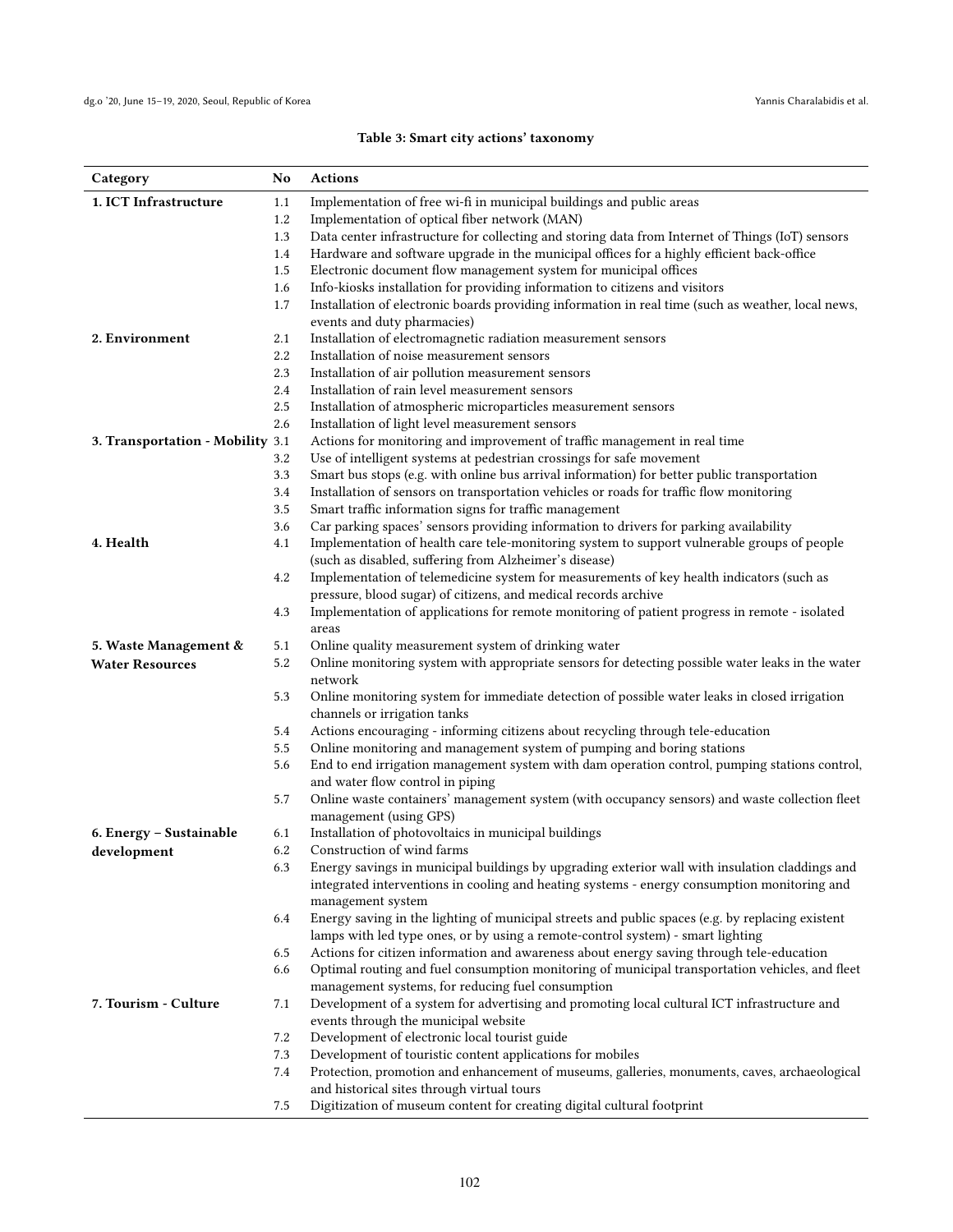Convergence and Divergence Between Municipalities and Citizens about Smart City Actions' Priorities dg.o '20, June 15-19, 2020, Seoul, Republic of Korea

| 8. Economy – Sustainable | 8.1  | Actions for promoting entrepreneurship in municipal websites                                    |
|--------------------------|------|-------------------------------------------------------------------------------------------------|
| Development              | 8.2  | Actions for the promotion and sale of local products via municipal websites                     |
|                          | 8.3  | Employment actions via municipal websites                                                       |
|                          | 8.4  | Innovative actions for support high technology farming (e.g. precision farming)                 |
|                          | 8.5  | Promotion of innovative technological activities via municipal websites                         |
|                          | 8.6  | Interactive consulting services for young entrepreneurs in municipal web platforms              |
| 9. Security              | 9.1  | Fires early warning and response system                                                         |
|                          | 9.2  | Systems for citizens' protection in emergencies (such as earthquakes and floods)                |
|                          | 9.3  | Using ICT for security and surveillance of public buildings and facilities                      |
|                          | 9.4  | Weather conditions monitoring and forecast systems for agricultural production                  |
| 10. E-Government         | 10.1 | Electronic voting application (e-voting) for municipal issues                                   |
|                          | 10.2 | Electronic consultation on important municipal decisions and plans                              |
|                          | 10.3 | Collection of electronic signatures on important municipal issues (e-petitions)                 |
|                          | 10.4 | Electronic (online) provision of the municipal services through the municipal website           |
|                          | 10.5 | Development of applications enabling citizens to submit requests-problems through electronic    |
|                          |      | channels                                                                                        |
|                          | 10.6 | Online monitoring system for collective bodies (e.g. city council) meetings                     |
|                          | 10.7 | Free access to open data for use by individuals or other public agencies                        |
|                          | 10.8 | Geographic Information Systems (GIS) applications for urban planning purposes (such as land use |
|                          |      | information and objective property values)                                                      |
|                          | 10.9 | Implementation of e-Government Services provision framework                                     |

<span id="page-6-0"></span>



smart city development, driven mainly by their existing knowledge, skills and experience base, and much less by the needs of their cities, oriented towards less ambitious and risky actions, which concern mainly activities of the municipality itself, and much less the important functions of the city.

#### 5.2 Citizens

In Fig. [2](#page-8-0) we can see the average importance for each of the 10 smart city action categories of our taxonomy over all the respondent citizens. Also, in Table [5](#page-8-1) are shown the top 20 highest priority actions for the citizens.

We remark that for the citizens the smart city actions' category with the highest importance is the 'Health'. One out of the

top 5 actions belong to this category (4.3: Implementation of applications for remote monitoring of patient progress in remote isolated areas), while the remaining two actions of this category are among the top 20 actions (4.1: Implementation of health care tele-monitoring system to support vulnerable groups of people (such as disabled, suffering from Alzheimer's disease); 4.2: Implementation of telemedicine system for measurements of some key health indicators (such as pressure, blood sugar) of citizens, and medical records archive). The second most important smart city actions' category for the municipalities is the 'Security', with the highest importance action belonging to this category (9.1: Fires early warning and response system), and also another action of this category appearing in the top 20 actions (9.2: Systems for citizens'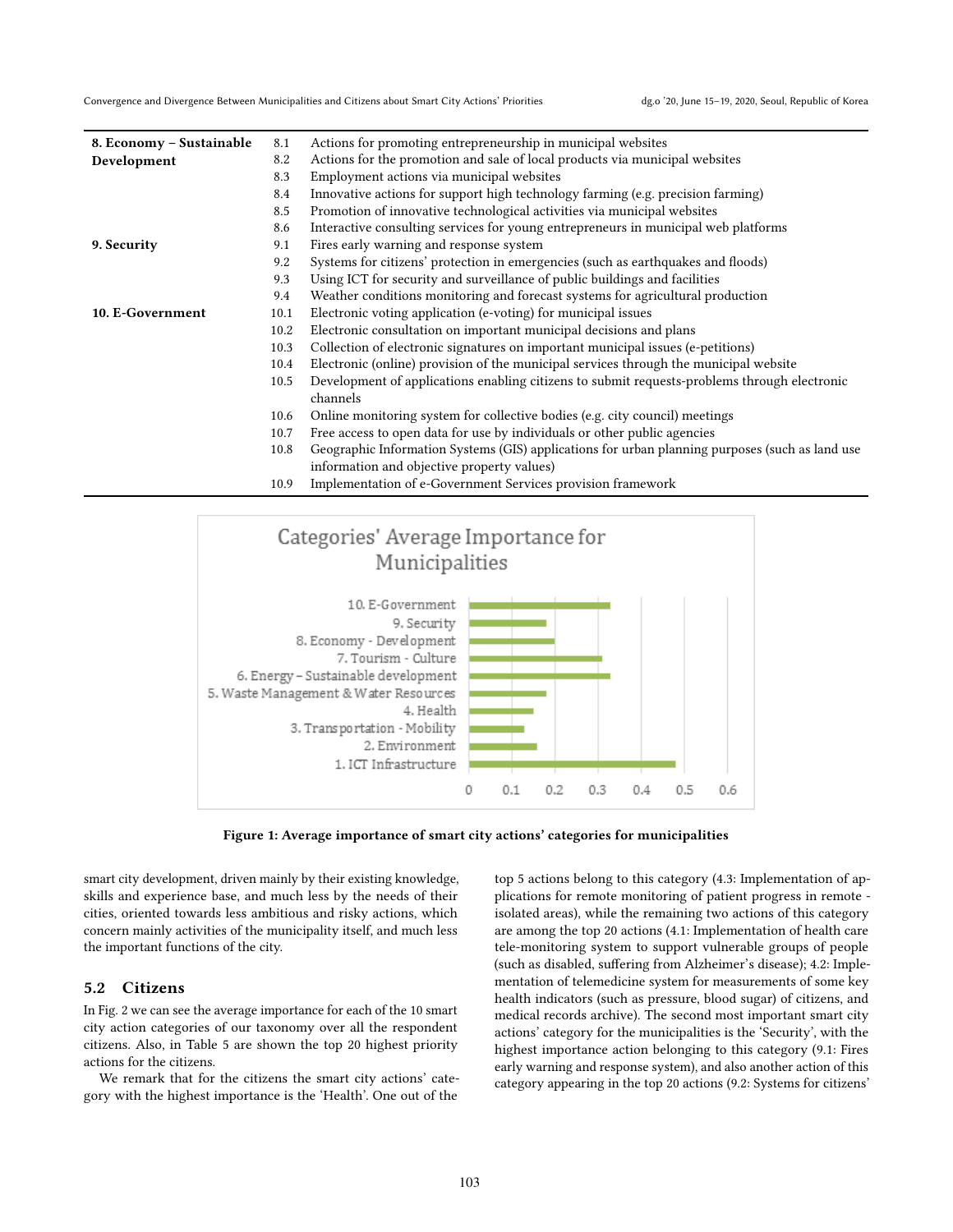<span id="page-7-0"></span>

| No   | Action                                                                                                                                                                                                          | $MAV_$<br><b>ACT_IMP</b> |
|------|-----------------------------------------------------------------------------------------------------------------------------------------------------------------------------------------------------------------|--------------------------|
| 1.1  | Implementation of free wi-fi in municipal buildings and public areas                                                                                                                                            | 0.86                     |
| 1.4  | Hardware and software upgrade in the municipal offices for a highly efficient back-office                                                                                                                       | 0.77                     |
| 6.4  | Energy saving in the lighting of municipal streets and public spaces (by replacing existent lamps with led<br>type ones, or by using a remote-control system) - smart lighting                                  | 0.65                     |
| 10.5 | Development of applications enabling citizens to submit requests-problems through electronic channels                                                                                                           | 0.61                     |
| 1.5  | Electronic document flow management system for municipal offices                                                                                                                                                | 0.50                     |
| 7.2  | Development of electronic local tourist guide                                                                                                                                                                   | 0.47                     |
| 10.2 | Electronic consultation on important municipal decisions and plans                                                                                                                                              | 0.45                     |
| 6.3  | Energy savings in municipal buildings by upgrading exterior wall with insulation claddings and integrated<br>interventions in cooling and heating systems - energy consumption monitoring and management system | 0.44                     |
| 10.8 | Geographic Information Systems (GIS) applications for urban planning purposes (such as land use<br>information, objective property values)                                                                      | 0.44                     |
| 10.4 | Electronic (online) provision of the municipal services through the municipal website                                                                                                                           | 0.42                     |
| 1.2  | Implementation of optical fiber network (MAN)                                                                                                                                                                   | 0.41                     |
| 2.1  | Installation of electromagnetic radiation measurement sensors                                                                                                                                                   | 0.40                     |
| 6.1  | Installation of photovoltaics in municipal buildings                                                                                                                                                            | 0.36                     |
| 8.1  | Actions for promoting entrepreneurship in municipal websites                                                                                                                                                    | 0.36                     |
| 7.1  | Development of a system for advertising and promoting local cultural ICT infrastructure and events through<br>the municipal website                                                                             | 0.35                     |
| 10.6 | Online monitoring system for collective bodies (e.g. city council) meetings                                                                                                                                     | 0.34                     |
| 1.7  | Installation of electronic boards providing information in real time (such as weather, local news, events, on<br>duty pharmacies)                                                                               | 0.33                     |
| 6.6  | Optimal routing and fuel consumption monitoring of municipal transportation vehicles, and fleet<br>management systems, for reducing fuel consumption                                                            | 0.33                     |
| 1.6  | Info-kiosks installation for providing information to citizens and visitors                                                                                                                                     | 0.32                     |
| 7.3  | Development of touristic content applications for mobiles                                                                                                                                                       | 0.32                     |

#### Table 4: Top 20 smart cities actions for municipalities

protection in emergencies (such as earthquakes, floods)). Similar importance has been assigned by the citizens to the 'Energy – Sustainable Development' smart city actions' category; three actions of this category are among the top 5 actions (6.4: Energy saving in the lighting of municipal streets and public spaces (by replacing existent lamps with led type ones, or by using a remote-control system) - smart lighting; 6.1: Installation of photovoltaics in municipal buildings; 6.3: Energy savings in municipal buildings by upgrading exterior wall with insulation claddings and integrated interventions in cooling and heating systems - energy consumption monitoring and management system). Lower, however considerable, is the importance assigned by the citizens to the 'Economy – Development' and the 'Waste Management & Water Resources', followed closely by three smart city actions' categories that are among the top ones for the municipalities (as mentioned in the previous section 5.1): 'Tourism-Culture', 'e-Government' and 'ICT infrastructure'.

Therefore, it can be concluded that the priorities of the citizens with respect to smart cities development concern a wider range of city functions and services, such as health services provision, protection from fires, bad weather conditions and other emergencies, development of economic activity and employment, water provision (both for drinking and for irrigation) and waste management. These priorities correspond to big 'real-life' problems and challenges that Greek citizens face (especially recently due

to the long and deep economic crisis that Greece has experienced during the last decade), such as poor health services, big disasters from fires, increasing consumption and cost of energy, economic crisis and recession leading to increased unemployment and poor government services (both at the levels of central government and municipalities). Summarizing, the citizens seem to have a broader vision of smart city development than the municipalities, which concerns a wider range of city functions, and is driven by important problems and needs that citizens face. The importance and priority that citizens assign to possible smart city actions is shaped by the perceived benefits and value they can provide to important city functions for addressing significant citizens' problems and needs.

## 5.3 Municipalities – Citizens Comparison

A comparison of the findings presented in the previous sections 5.1 concerning municipalities and 5.2 concerning citizens reveals on one hand some convergences between them, but on the other hand more divergences. A first-level basic comparison can be made by comparing the top 3 smart city action categories and the top 20 actions of the municipalities with the corresponding ones of the citizens. From the comparison of the top 3 smart city action categories for the municipalities (see Fig. [2\)](#page-8-0) with the top 3 ones for the citizens (see Fig. [3\)](#page-10-0) we can identify only one common category, for which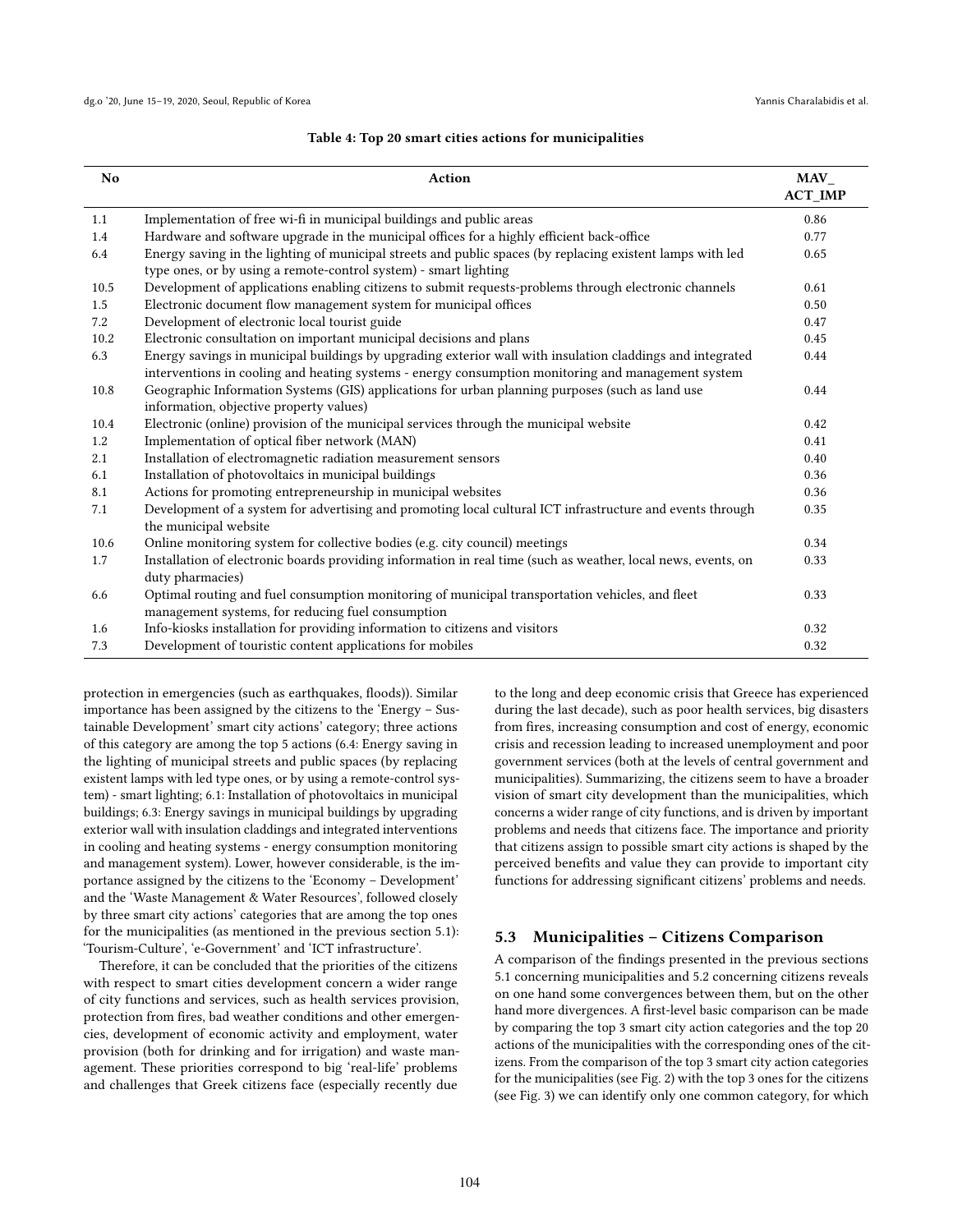<span id="page-8-0"></span>



## Table 5: Top 20 smart cities actions for citizens

<span id="page-8-1"></span>

| N <sub>o</sub> | Action                                                                                                                                                                                                          | <b>CAV</b><br><b>ACT_IMP</b> |
|----------------|-----------------------------------------------------------------------------------------------------------------------------------------------------------------------------------------------------------------|------------------------------|
| 9.1            | Fires early warning and response system                                                                                                                                                                         | 4.41                         |
| 4.3            | Implementation of applications for remote monitoring of patient progress in remote - isolated areas                                                                                                             | 4.36                         |
| 6.4            | Energy saving in the lighting of municipal streets and public spaces (by replacing existent lamps with led<br>type ones, or by using a remote-control system) - smart lighting                                  | 4.34                         |
| 6.1            | Installation of photovoltaics in municipal buildings                                                                                                                                                            | 4.28                         |
| 6.3            | Energy savings in municipal buildings by upgrading exterior wall with insulation claddings and integrated<br>interventions in cooling and heating systems - energy consumption monitoring and management system | 4.26                         |
| 9.2            | Systems for citizens' protection in emergencies (such as earthquakes, floods)                                                                                                                                   | 4.25                         |
| 1.5            | Electronic document flow management system for municipal offices                                                                                                                                                | 4.24                         |
| 8.3            | Employment actions via municipal websites                                                                                                                                                                       | 4.23                         |
| 4.1            | Implementation of health care tele-monitoring system to support vulnerable groups of people (such as<br>disabled, suffering from Alzheimer's disease)                                                           | 4.20                         |
| 10.4           | Electronic (online) provision of the municipal services through the municipal website                                                                                                                           | 4.20                         |
| 5.1            | Online quality measurement system of drinking water                                                                                                                                                             | 4.20                         |
| 5.2            | Online monitoring system with appropriate sensors for detecting possible water leaks in the water network                                                                                                       | 4.10                         |
| 4.2            | Implementation of telemedicine system for measurements of some key indicators (such as pressure, blood<br>sugar) of citizens, and medical records archive                                                       | 4.06                         |
| 1.4            | Hardware and software upgrade in the municipal offices for a highly efficient back-office                                                                                                                       | 4.04                         |
| 1.2            | Implementation of optical fiber network (MAN)                                                                                                                                                                   | 4.02                         |
| 10.5           | Development of applications enabling citizens to submit requests-problems through electronic channels                                                                                                           | 4.02                         |
| 1.1            | Implementation of free wi-fi in municipal buildings and public areas                                                                                                                                            | 4.01                         |
| 5.4            | Actions encouraging - informing citizens about recycling through tele-education                                                                                                                                 | 3.99                         |
| 5.7            | Online waste containers' management system (with occupancy sensors) and waste collection fleet<br>management (using GPS)                                                                                        | 3.98                         |
| 10.1           | Electronic voting application (e-voting) for municipal issues                                                                                                                                                   | 3.98                         |

there is convergence between municipalities and citizens: the 'Energy – Sustainable Development' smart city actions; the other two top categories differ (ICT infrastructure and e-government for the municipalities – health and security for the citizens). Also, from the comparison of the top 20 smart city actions for the municipalities

(see Table [4\)](#page-7-0) with the top 20 ones for the citizens (see Table [5\)](#page-8-1) we can identify 9 common ones, while the remaining 11 ones differ. The 9 common smart city actions, for which there is convergence between municipalities and citizens about their importance (through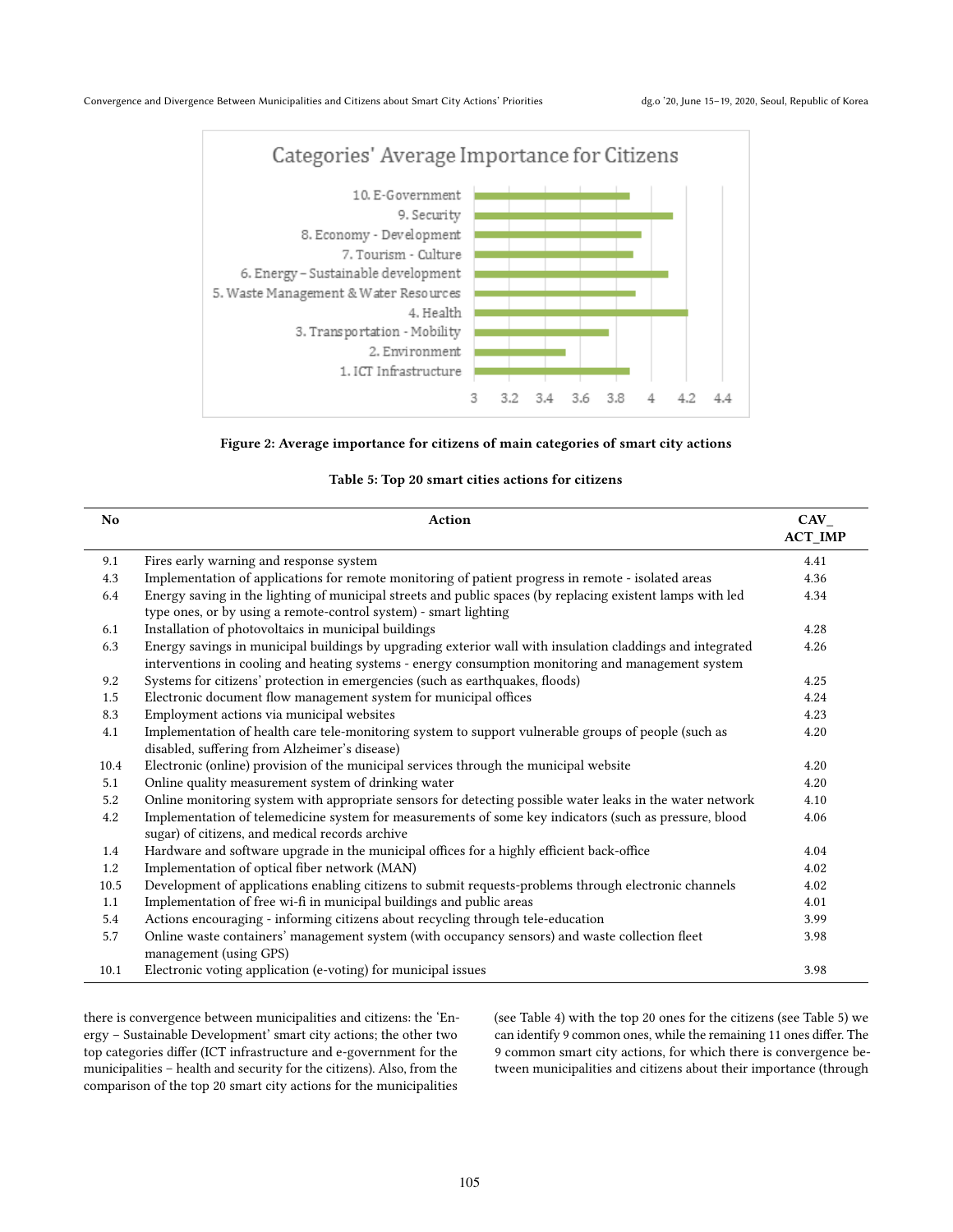they might have different positions in the two top 20 actions lists), are:

1.1: Implementation of free wi-fi in municipal buildings and public areas

1.2: Implementation of optical fiber network (MAN)

1.4: Hardware and software upgrade in the municipal offices for a highly efficient back-office

1.5: Electronic document flow management system for municipal offices

6.1: Installation of photovoltaics in municipal buildings

6.3: Energy savings in municipal buildings by upgrading exterior wall with insulation claddings and integrated interventions in cooling and heating systems - energy consumption monitoring and management system

6.4: Energy saving in the lighting of municipal streets and public spaces (by replacing existent lamps with led type ones, or by using a remote-control system) - smart lighting

10.4: Electronic (online) provision of the municipal services through the municipal website

10.5: Development of applications enabling citizens to submit requests-problems through electronic channels

A second-level more sophisticated comparison between municipalities' and citizens' priorities concerning smart city actions can be made, as mentioned in 3.4, by calculating for each of the 59 smart city actions of our taxonomy the difference between the priority order assigned to it by the municipalities and the priority order assigned to it by the citizens (MC\_PRODIF\_ACTi, i=1..59). The average value of the absolute value of this priority order difference over all 59 actions is 17.28: this means that the priority orders assigned to these actions by the municipalities and the citizens differ on average by 17.28 positions, which indicates in general the existence of divergence between these two important stakeholders. From these calculations we can identify 11 actions for which there is very high divergence, with this difference exceeding 30 positions. For three of them the difference is positive (i.e. the priority assigned by the citizens is higher than the priority assigned by the municipalities):

4.3: Implementation of applications for remote monitoring of patient progress in remote - isolated areas

9.1: Fires early warning and response system

9.4: Weather conditions monitoring and forecast systems for agricultural production.

For the remaining 8 the difference is negative (i.e. the priority assigned by the municipalities is higher than the priority assigned by the citizens):

1.6: Info-kiosks installation for providing information to citizens and visitors

1.7: Installation of electronic boards providing information in real time (such as weather, local news, events)

2.1: Installation of electromagnetic radiation measurement sensors

5.5: Online monitoring and management system of pumping and boring stations

8.1: Actions for promoting entrepreneurship in municipal websites

10.2: Electronic consultation on important municipal decisions and plans

10.6: Online monitoring system for collective bodies (e.g. city council) meetings

10.8: Geographic Information Systems (GIS) applications for urban planning purposes (such as land use information, objective property values).

Also, we can identify 17 actions for which there is a good level of convergence, with this priority difference between municipalities and citizens being lower than 10 positions; for some of them there is convergence about their high priority, while for some others there is convergence about their low priority. So, a rational smart city participatory planning approach might be based on the former actions. In, particular, among the above 17 high convergence smart city actions there are 6 high priority ones, with the average of the priority orders assigned by the municipalities and the citizens being lower than 15:

1.2: Implementation of optical fiber network (MAN)

1.5: Electronic document flow management system for municipal offices

6.1: Installation of photovoltaics in municipal buildings

6.3: Energy savings in municipal buildings by upgrading exterior wall with insulation claddings and integrated interventions in cooling and heating systems - energy consumption monitoring and management.

6.4: Energy saving in the lighting of municipal streets and public spaces (by replacing existent lamps with led type ones, or by using a remote-control system) - smart lighting

10.4: Electronic (online) provision of the municipal services through the municipal website

#### 6 CONCLUSIONS

Most of smart cities research has focused on its 'supply-side' (smart city actions undertaken by municipalities), but only limited research has been conducted about its 'demand-side' (the smart city actions that the citizens find useful, valuable and important), as well for the comparison between them, and the assessment of the degree of alignment of the former with the latter. This paper contributes to filling these important research gaps, by investigating and comparing smart city actions' priorities of the municipalities and the citizens, and based on them identifying points of convergence as well as of divergence, in the context of the Greek local government. For this purpose, a methodology, including a detailed taxonomy of smart city actions, has been developed, which can be quite useful for future relevant research. Our study has been based on the collection of assessment data concerning the above a wide smart city actions of the abovementioned taxonomy from 144 Greek municipalities and 500 citizens.

Our findings provide interesting and practically useful insights concerning the perceptions, priorities and general orientations of these two important stakeholders concerning smart city priority actions. On one hand, the municipalities regard as their main priorities in the area of smart city development actions concerning mainly the development of ICT infrastructures and e-government services, assigning much less importance and priority to more ambitious and complex smart city actions that extend beyond the municipality, aiming to support and improve important functions of the city, such as transportation, waste management and water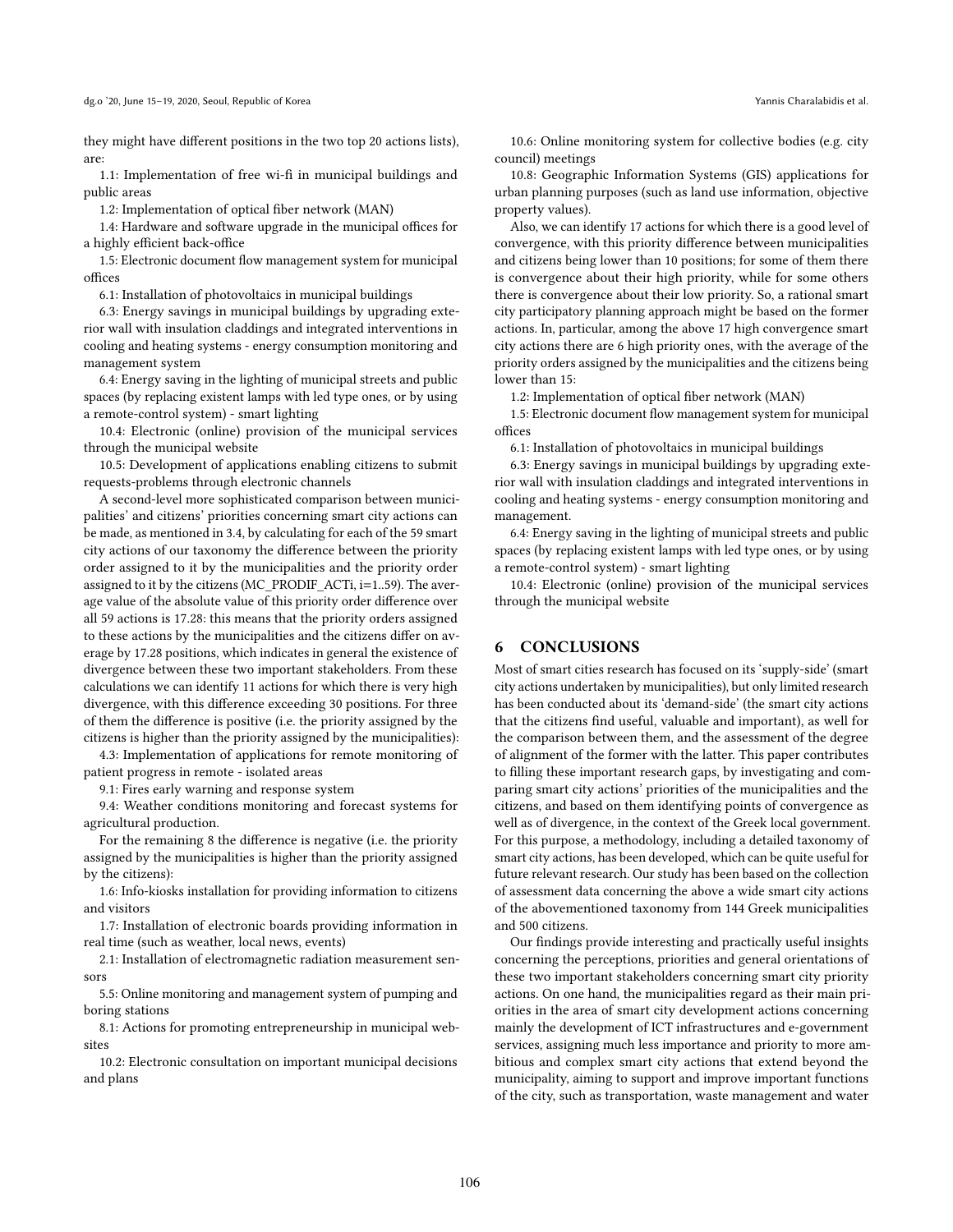<span id="page-10-0"></span>

Figure 3: Priority order average versus priority order difference for the 59 smart city actions

resources, monitoring and protection of the environment, health and security services. On the other hand, the citizens seem to have a broader vision of smart city development. Their priorities cover a wider range of city functions and services, such as health services provision, protection from fires, bad weather conditions and other emergencies, energy saving, development of economic activity and employment, water provision (both for drinking and for irrigation) and waste management. So, the comparison between municipalities' and citizens' priorities, perceptions and orientations revealed on one hand some convergences between them, but on the other hand more divergences. The identified convergences can be used for the rational participative planning of specific smart city interventions, while for the divergences is required consultation

between municipalities and citizens, so that better mutual understanding and convergence can be achieved. In particular, for the smart city actions for which the priority assigned by the municipalities is much higher than the priority assigned by the citizens it is necessary to conduct consultations with representative citizens (e.g. though urban/living labs, or focus groups – citizen panels) that aim to provide an understanding of the reasons for this divergence: does it exist because citizens do not know or cannot understand all the capabilities and the value that these specific smart city actions provide, or because they have some weaknesses that reduce their usefulness and value for the citizens? Furthermore, for the smart city actions for which the priority assigned by the citizens is higher than the priority assigned by the municipalities it is necessary to